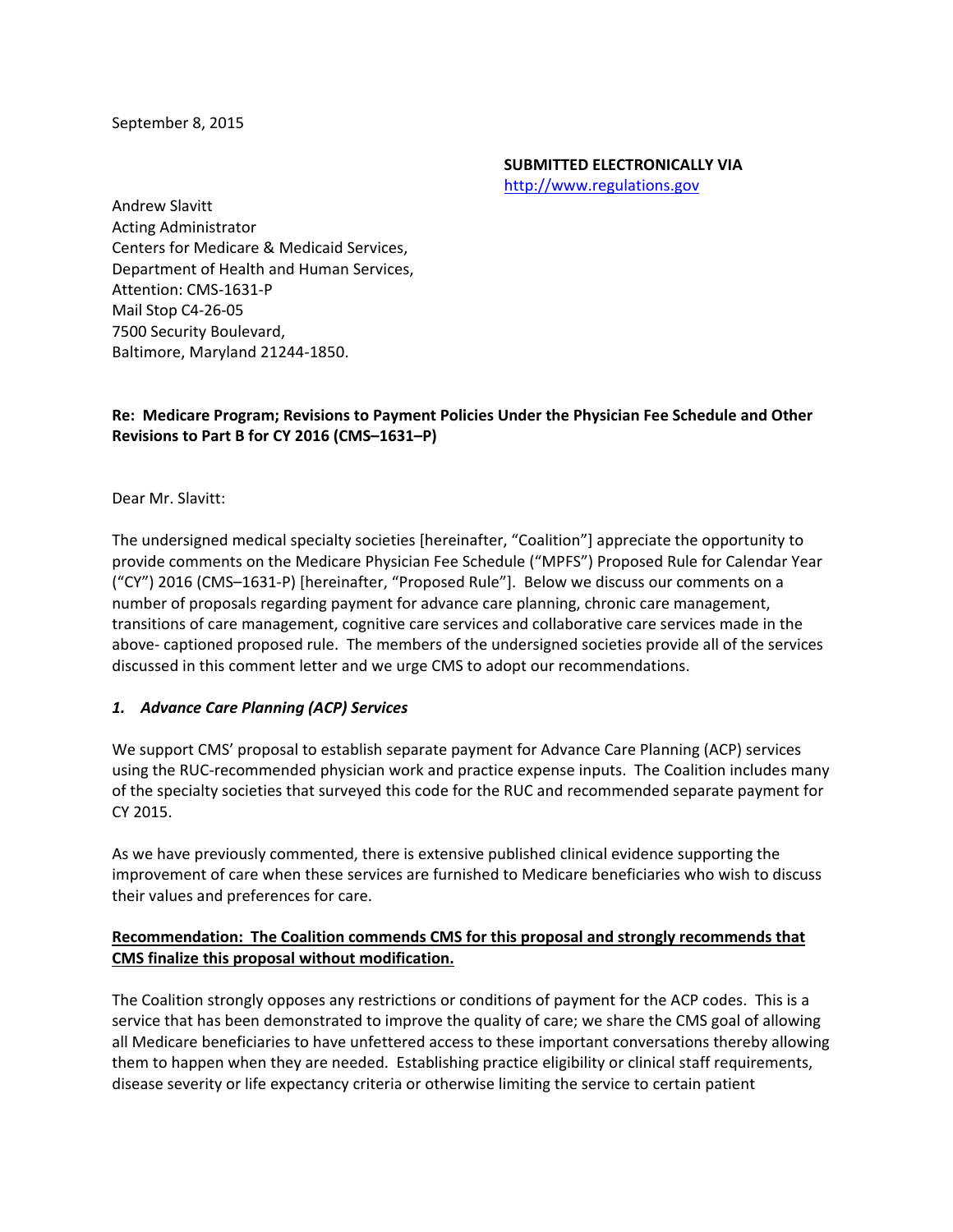populations or certain types of practices would limit access to this valuable service and undermine our shared goal of improving care through a better understanding of patient values and goals for treatment.

# *2. Chronic Care Management (CCM) and Transitional Care Management (TCM) Services*

The Coalition appreciates CMS' decisions to pay for non-face-to-face management and care coordination services via the Chronic Care Management (CCM) and Transitions of Care Management (TCM) CPT codes (99490 and 99495/99496, respectively). In the proposed rule for 2016, CMS asks for recommendations to reduce the administrative burden of these services. As many of the Societies that originally proposed these codes to CMS and submitted the code change proposals for these codes to the CPT Editorial Panel are signatories to this Coalition letter, we are pleased to make the following recommendations:

**CCM Services.** Our Coalition continues to believe that the payment for 99490 *(chronic care* management services, at least 20 minutes of clinical staff time directed by a physician or other qualified *health care professional, per calendar month, with required elements)* is inadequate to appropriately compensate practices for all the clinical activities and documentation requirements that Medicare established for physicians to bill for CPT code 99490. We hear from our members that CCM is not being utilized as much as it should, given the needs of the chronically ill Medicare population potentially eligible for this service.

**Recommendation: The Coalition recommends that CMS recognize CPT code 99487** *(complex chronic care management services, at least 60 minutes of clinical staff time directed by a physician or other qualified health care professional, per calendar month, with specified required elements)* **in addition to 99490. The CPT manual includes guidelines for reporting complex care management services based on the total duration of staff time.** 

CMS should also adopt the requirements for billing codes 99490 and 99487 as described in the CPT manual:

*"Chronic care management services are provided when medical and/or psychosocial needs of the patient require establishing, implementing, revising, or monitoring the care plan. Patients who receive chronic care management services have two or more chronic continuous or episodic health conditions that are expected to last at least 12 months, or until the death of the patient, and that place the patient at significant risk of death, acute exacerbation / decompensation, or functional decline…*

*Complex chronic care management services are provided during a calendar month that includes criteria for chronic care management services as well as establishment or substantial revision of a comprehensive care plan; medical, functional, and/or psychosocial problems requiring medical decision making of moderate or high complexity…* 

*Physicians or other qualified health care professionals may not report complex chronic care management services if the care plan is unchanged or requires minimal change (e.g. only a medication is changed or an adjustment in a treatment modality is ordered.) Medical decision making as defined in the Evaluation and Management (E/M) guidelines is determined by the problems addressed by the reporting individual during the month.*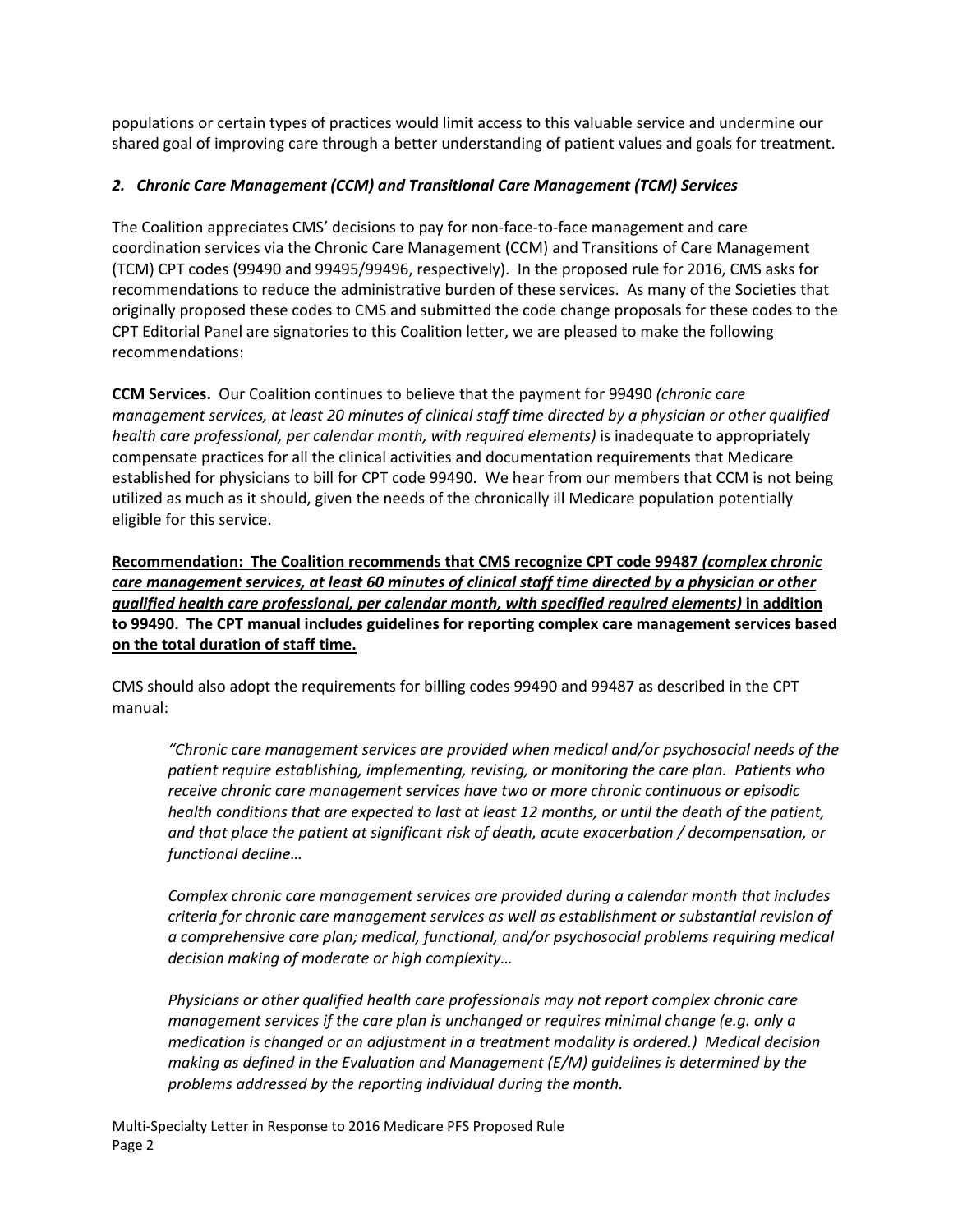*Patients who require complex chronic care management services may be identified by practice‐ specific or other published algorithms that recognize multiple illnesses, multiple medication use, inability to perform activities of daily living, requirement for a caregiver, and/or repeat admissions or emergency department visits.*

*Typical adult patients who receive complex chronic care management services are treated with three or more prescription medications and may be receiving other types of therapeutic interventions (e.g. physical therapy, occupational therapy)…* 

*All patients have two or more chronic continuous or episodic health conditions that are expected* to last at least 12 months, or until the death of the patient, and that place the patient at *significant risk of death, acute exacerbation / decompensation, or functional decline. Typical patients have complex diseases and morbidities and, as a result, demonstrate one or more of the following:*

- *Need for the coordination of a number of specialties and services;*
- *Inability to perform activities of daily living and / or cognitive impairment resulting in poor adherence to the treatment plan without substantial assistance from a caregiver;*
- *Psychiatric and other medical comorbidities… and/or*
- *Social support requirements or difficulty with access to care."<sup>1</sup>*

Further, CMS should revise its requirements for use of the EHR to make it clear that facsimiles can be sent from a certified EHR technology in connection with providing CCM. Finally, CMS should establish relative value units (RVUs) for CPT Code 99487 based on the RUC's recommendations to CMS for physician work and practice expense inputs. If CMS adopts these recommendations, payment will be appropriate for the requirements of each code.

**TCM Services.** The major administrative burden for billing TCM is the requirement that the claim not be submitted until the entire 30-day period for TCM is over. CMS' current policy requires that physicians report the date of service as the 30th day from the date of discharge from the facility. However, these codes require practices to contact the patient within two days of discharge and have a face‐to‐face visit with the beneficiary within 7 days (99496) or 14 days (99495) of discharge. It is a tremendous obstacle to require providers to wait until the 30th day to bill for the service. This requires practices to calculate the 30‐day period, which is different for every patient, and to hold on to claims until well after two of the most important requirements of the code have been met.

**Recommendation: The Coalition strongly recommends that CMS allow practices to bill for TCM after** the required face-to-face visit is furnished. Further, CMS should define the date of service of the claim to be the day the face-to-face service occurs. Such a policy would be consistent with the policy for submitting claims for 10- and 90-day surgical global services. For those global procedures, the claim is **submitted after the surgical procedure is performed. We encourage CMS to adopt a similarly intuitive process for submitting claims for TCM services, which would significantly reduce the administrative burden of reporting these services. Removing the 30 day requirement will facilitate reporting of this**

 $\overline{a}$ 

 $1$  American Medical Association, CPT Code Manual, 2015.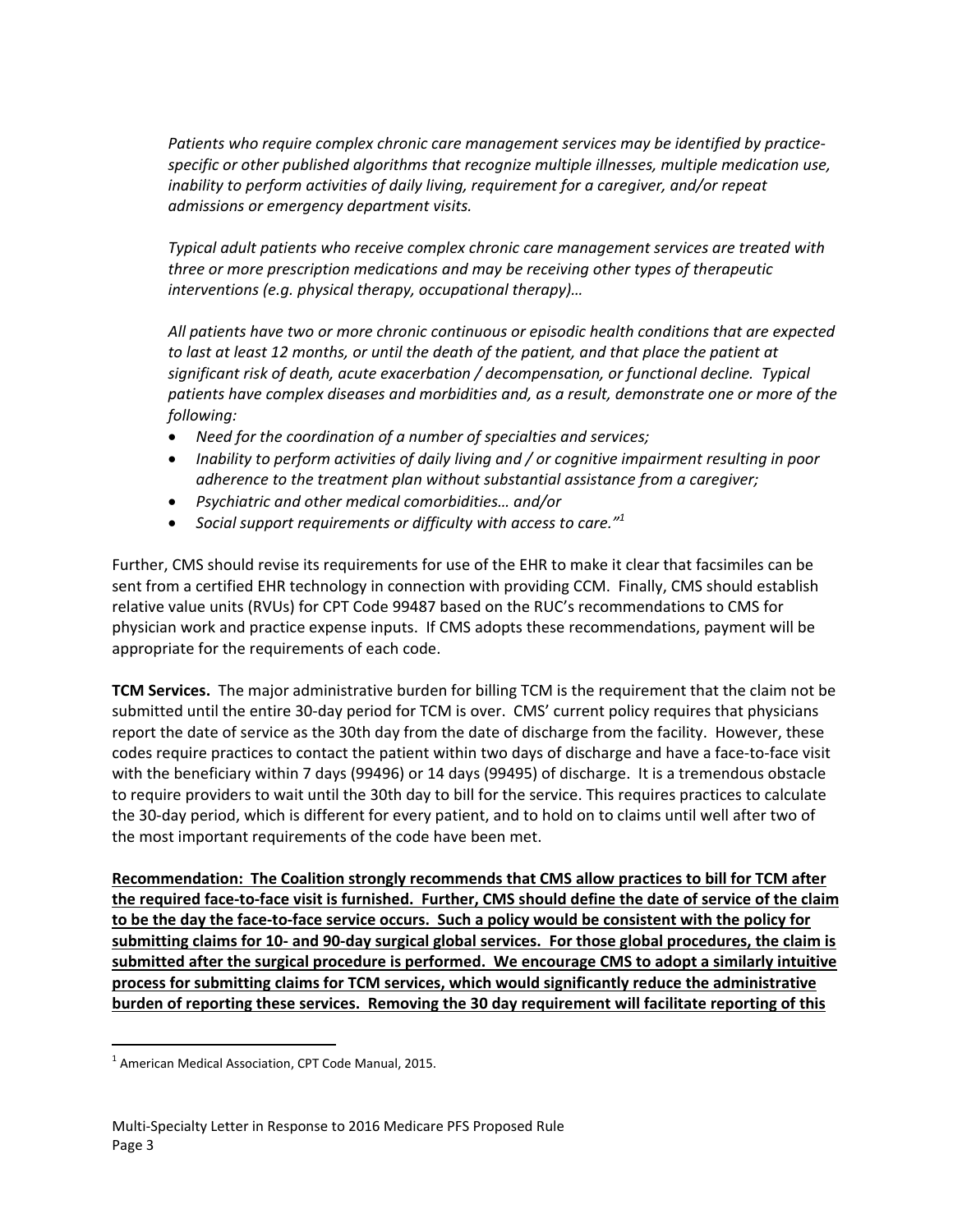### **immensely important service and be a big step forward in improving access to TCM services for Medicare beneficiaries.**

**Treatment for the Misvalued Services Target.** With respect to ACP, CCM and TCM, the Coalition endorses the comments made by the American Medical Association regarding treatment of these services for the misvalued services target.

We are very disappointed to learn that CMS included the services in the net reduction target for CY 2016. The RUC, specialty societies and CMS have worked extremely hard over the past few years to develop several coding solutions that recognize the important components of care management, which lead to better health outcomes for individuals and help to reduce downstream costs within the health care system. Services like the TCM and CCM services represent targeted payment initiatives that were specifically created to provide appropriate support for furnishing the best patient care possible.

Given the implicit nature of services like advance care planning, the AMA and the RUC are disappointed to learn that CMS included these services in the net reduction target for CY 2016. The advance care planning codes represent new services, which are not currently reportable. The RUC estimates that roughly \$4 million will be spent on these services in CY 2016. Creating a scenario in which payment for these services is immediately offset by a reduction in the conversion factor, resulting from not hitting the target, is counterintuitive to the recent work to recognize important care management services.

# **Recommendation: The Coalition recommend that CMS should estimate the cost of implementation of the advance care planning services as "redistribution" from other services for CY 2016 and not include it in the net reduction target.**

# *3. Improved Payment for the Professional Work of Care Management Services Including Recommendations for Establishing Separate Payment for Collaborative Care*

# **General Comments on the CMS Proposal**

In the Proposed Rule, CMS requests comment on new codes for the professional work of care management and for specified types of collaborative care. We support making separate payment for these services as we continue to be concerned that the current E/M codes do not describe a significant number of services that physicians and other qualified health care professionals who provide cognitive care are currently and regularly furnishing to patients with chronic and acute illnesses.

We agree with CMS' proposed approach to establish new codes for services not currently described or paid for under the MPFS and believe is feasible to design new codes that will enable payment for cognitive services that are being performed, but not reimbursed, under current payment policy. Notably, while CMS in the proposed rule suggests that all the new codes for the professional work of care management could be structured as add-ons to existing E/M codes, the Coalition disagrees. While it is possible that some of these services could be add-ons to existing E/M services, we have not identified many services that would be appropriately described as add‐on services. Add‐on codes must be reported by the same physician who reports the underlying base code and the add on service must be performed on the same day as the base service; however, many of the care coordination and collaborative care services that we perform occur over an episode of care that typically last for many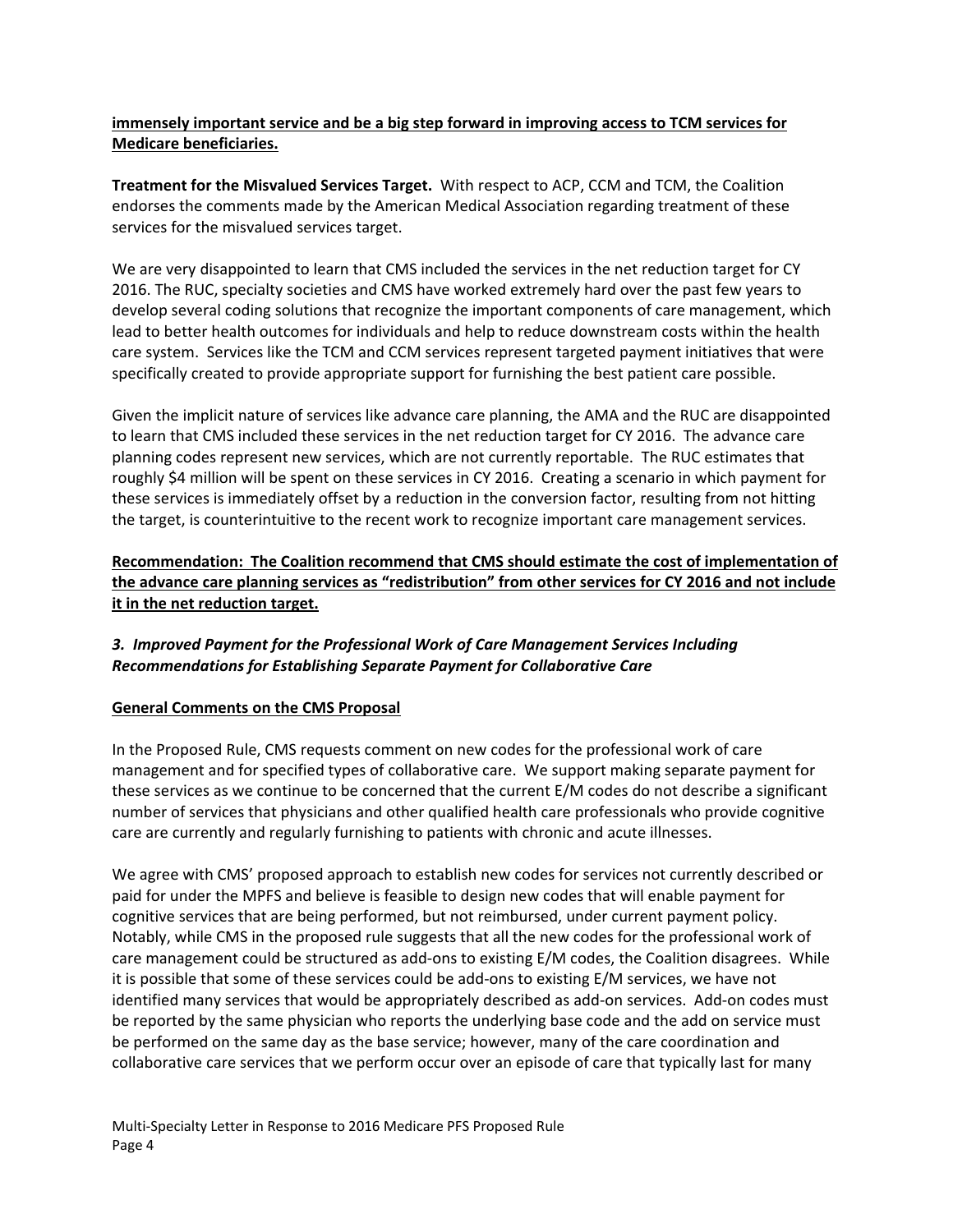days. That said, as we discuss below, one possible candidate for an add‐on code could be interactive complexity, akin to CPT code 90785. Our specific ideas for code proposals are described further below.

Irrespective of the type of code adopted, it is critical that CMS focus on services that provide additional value and improve the quality of care.

### **The Coalition has four principal recommendations:**

# **A. CMS should establish guidelines for creation of new codes for professional work and collaborative care to assist stakeholders in making recommendations.**

### **B. CMS should establish new HCPCS codes and separate payment for the following services that are not described by existing codes:**

#### **1. Collaborative Care**

- Ongoing Collaborative Care Involving Face-To-Face Visits
- Interprofessional Consultations Without a Face-to-Face Visit
- Care Provided in a Multidisciplinary Clinic
- **2. Patients with Acute Illness or on a Course of Chemo‐ or Immunotherapy**
	- Management of Patients on Chemo- or Immunotherapy
	- Non-Face-to-Face Care Provided During an Acute Illness
- **3. Interactive Complexity**
- **4. Medication Therapy Management and Genetic Counseling Services**
	- Medication Therapy Management by Pharmacists
	- Genetic Counseling by Non-Physicians

**C. CMS should recognize and establish separate payment for the collaborative care models for beneficiaries with common behavioral health conditions that it discusses in the proposed rule.**

#### **D. CMS should recognize and make separate payment for the following existing CPT codes:**

- CPT Codes 99358 and 99359 ‐ Prolonged Service Without Direct Patient Contact
- CPT Codes 98960, 98961 and 98962, Education and Training for Patient Self‐ Management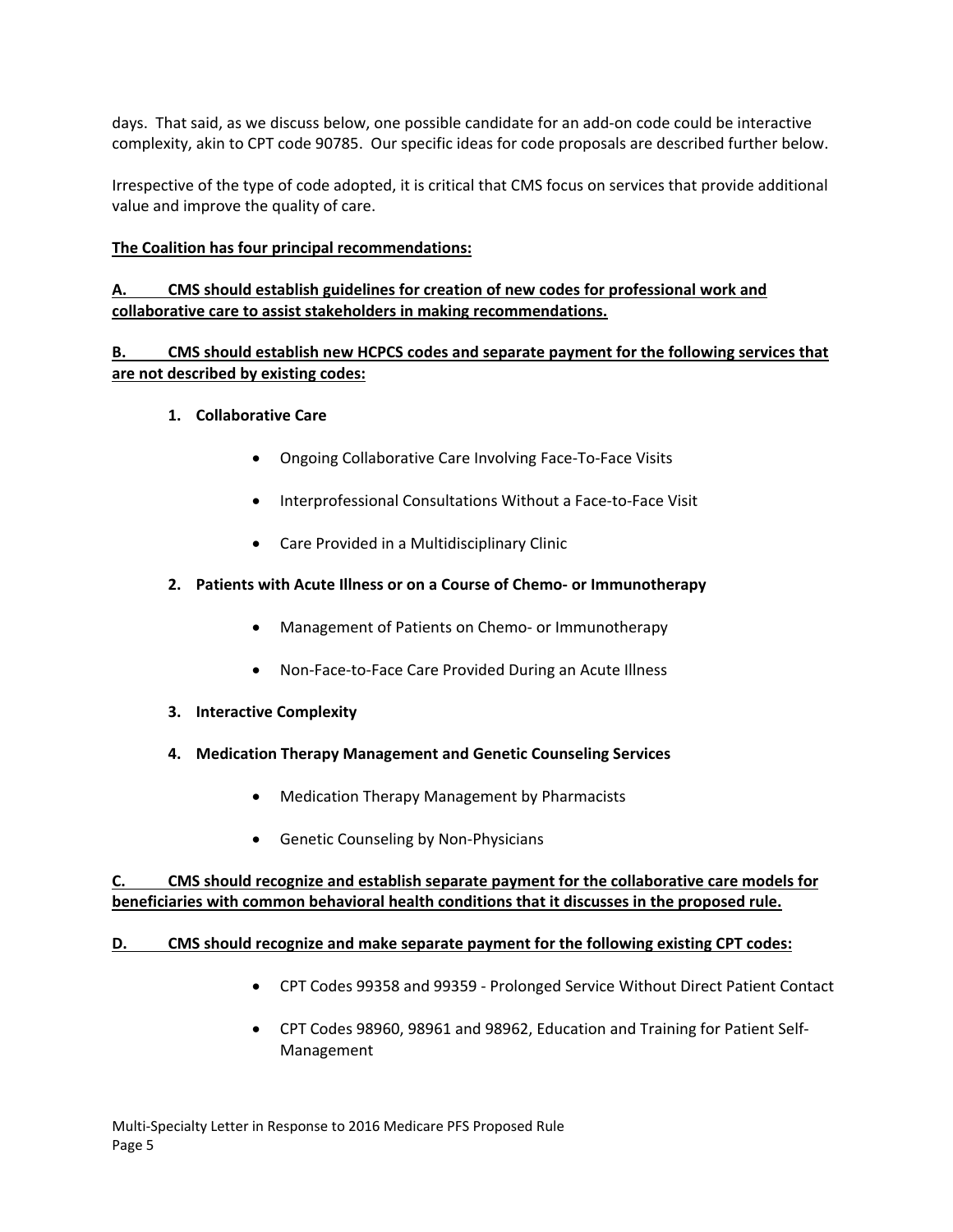Our detailed comments on each of these recommendations follow.

# **A. Recommended Guidelines for Recognizing Existing CPT Codes or Creating New Codes for Unpaid Services**

We recommend that CMS establish guidelines for recognizing and making separate payment for new cognitive services going forward. It is very important for stakeholders to have a general idea of CMS' thinking in order to facilitate the provision of helpful recommendations.

Specifically, we believe that CMS should establish the following general guidelines:

- The physician or clinical staff time inherent to new services should be well beyond any pre- and post‐service time included in face‐to‐face visit codes.
- Codes could include minimum physician and/or clinical staff time, as appropriate.
- Codes could include, where appropriate, patient condition criteria related to the severity and acuity of the patient's illness.
- Codes should not include any practice-specific criteria (e.g., certain EMR capabilities) unless those criteria are otherwise required for all physician practices by previous rulemaking.
- Codes may describe special situations that, while uncommon, need to be addressed to assure access to care.

Establishing guidelines such as these will help assure that the new services recognized by CMS are high‐ value services that improve the quality of care.

Consistent with the above criteria, our Coalition has developed the conceptual and coding proposals below. We would be pleased to work with CMS to develop these ideas further.

#### **Specific Service Concepts and Proposals**

We ask that CMS implement the specific service concepts, and in some cases, specific codes, enumerated below in rulemaking for CY 2017. These concepts are critically important for establishing payment for many of the non‐reimbursed services commonly being performed by our members and for the transition to alternative payment models. Indeed, we believe these concepts are as important as TCM and CCM.

Establishing separate payment for these services in 2017 will allow physicians to gain experience with them and be better able to use them as they transition to new payment models. As importantly, the ability to report these services would facilitate the transition to alternative payment models by (1) supporting the development and expansion of the infrastructure needed to provide care coordination and collaborative care, (2) facilitating collection of data on non-face-to-face care being provided, (3) better account for physicians' cognitive work for use in developing more accurate payment methodologies, (4) allow existing Accountable Care Organizations (ACOs) to evaluate productivity more accurately, and (5) more easily attribute patients to physicians and ACOs.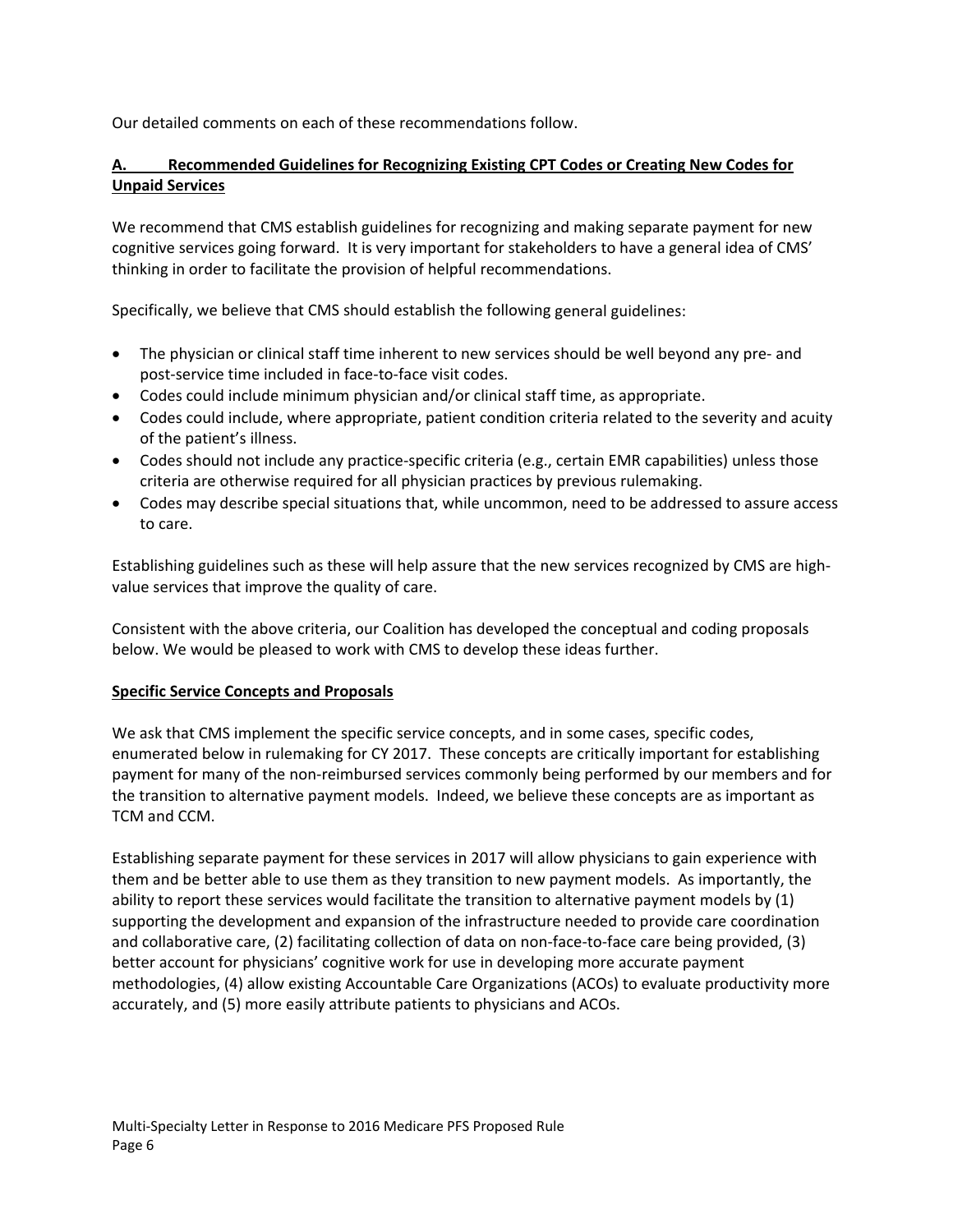Given the limitations of electronic health records, especially in regards to interoperability and the ongoing controversy over meaningful use, the members of this Coalition are not in favor of CMS establishing technology requirements for practices to be eligible to report these services.

The Coalition thanks CMS for recognizing that stakeholders, such as this Coalition, are best positioned to provide suggestions for new codes.

# **B. Recommendations for New Services for Which Separate Payment Should be Made**

Our recommendations for new coding concepts include collaborative care and inter‐professional consultations, as well as care provided during a course of chemotherapy or immunotherapy or during an acute illness. We also discuss developing a code for interactive complexity that could be used by nonpsychiatrists.

The Coalition understands that the CMS timeline requires that CMS create G codes for CY 2017 as the CPT/RUC calendar does not permit the creation of new codes until CY 2018. However, the Coalition is committed to submitting coding change proposals to the CPT Editorial Panel for the new codes recommended in this comment letter in time for CPT approval, RUC review and CMS adoption in CY 2018. This means that CMS can be confident that any codes it creates for 2017 will be vetted by the medical community and that RUC recommendations will be received in time for CY 2018.

It is important to emphasize that the recommendations below each represent distinct types of services that involve cognitive physician work not currently described by existing codes. In addition to describing the physician cognitive work we also discuss clinical staff activities inherent in these services. Other than interactive complexity, our recommended services would not adequately be described as add‐ons to an existing E/M code.

# **1. Collaborative Care**

CMS specifically solicited comments on establishing payments for collaborative care services. We have identified two types of collaborative care that are being commonly provided by many physicians and that are currently not paid separately under the MPFS. These are:

(1) ongoing collaborative care furnished by a specialist in conjunction with a primary care physician where the specialist sees the patient face‐to‐face and is caring for the patient's primary condition and the primary care physician is providing support related to the patient's comorbidities. This type of collaborative care has also been called "principal care", and

(2) specialist consultations where a specialist provides consultative support to a primary care physician on an intermittent or one‐time basis but does not see the patient.

The Coalition also identified the multidisciplinary clinic as a type of care where face‐to‐face care is provided by multiple providers during a clinic visit and which may not always be described or paid appropriately by existing codes.

These types of collaborative care involve very different types and amounts of physician work and clinical staff activities and therefore will require unique coding and valuation.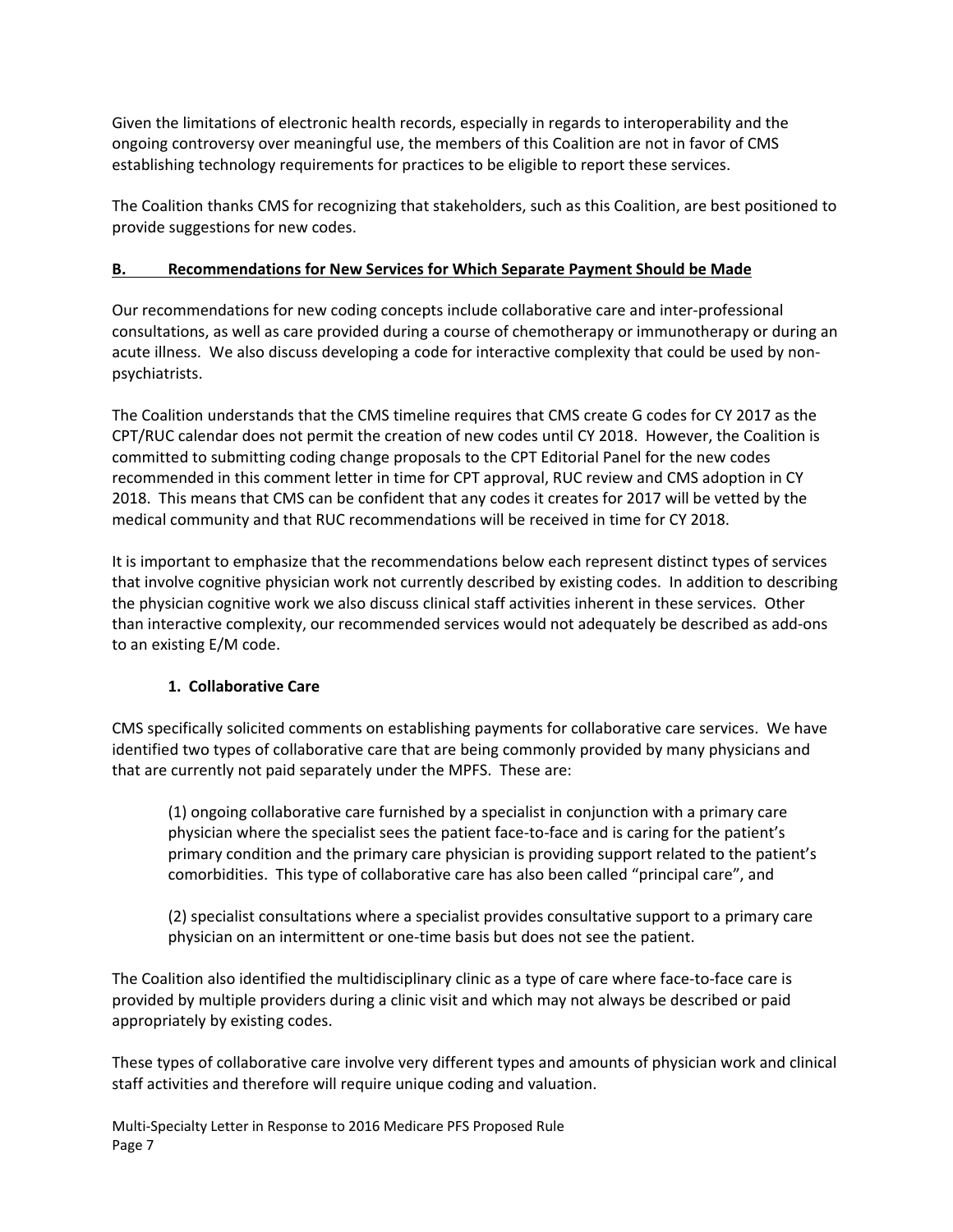#### **Ongoing Collaborative Care Involving Face‐To‐Face Visits**

These are non-face-to-face services provided by specialty physicians who are responsible for the care of a patient's primary condition but who are not the patient's primary care physician and are not responsible for coordinating care for all the patient's problems. This is a very common scenario often referred to as *"principal care."*

Examples include:

- Neurologists caring for patients with epilepsy, multiple sclerosis or Parkinson's disease;
- Rheumatologists caring for patients with active rheumatoid arthritis or systemic lupus erythematosis;
- Gastroenterologists caring for patients with inflammatory bowel disease or cirrhosis;
- Endocrinologists caring for patients with out‐of‐control diabetes;
- Infectious disease specialists caring for patient with viral hepatitis or Human Immunodeficiency Virus (HIV); and
- Pulmonologists or allergists caring for patients with reactive airway disease.

In each of the above cases, the specialist cares for the patient in conjunction with a primary care physician. The care activities for this service include development and implementation of a disease‐ specific care plan; patient and caregiver education; and non-face-to-face follow up by clinical staff. The service is differentiated from CCM because the care plan and clinical activities are disease‐specific and do not involve coordinating care over a wide range of providers. Furthermore, while these patients may have comorbid chronic conditions, many do not have multiple chronic conditions and would not be eligible for CCM services. These services take place over an extended period of time and are not always associated with a single face‐to‐face service. Therefore, they are not being appropriately described by add‐ons to existing E/M codes.

This type of care involves long term, ongoing collaboration between the specialist and primary care physician where both physicians see the patient for face‐to‐face visits. The face‐to‐face visits should be separately billable. While the length of a given episode can vary, it is typical for the collaboration to continue for a minimum of one month. Therefore, payment should be made on a per calendar month basis for as long as the collaborative care is medically necessary.

The Coalition agrees that not all patients followed by specialists should be eligible for this service and that CMS needs to develop illness acuity and/or severity criteria. For example, CMS could require that the disease be of sufficient severity to (1) make patients at high risk of hospitalization or to have been recently hospitalized, (2) require development or revision of the disease‐specific care plan, (3) to require frequent adjustments in the medication regimen, and/or (4) management that is unusually complex due to comorbidities or socioeconomic/cultural factors.

CMS should establish a minimum number of activities to be performed by the physician and/or clinical staff under the direction of the physicians. It may also be appropriate to require a minimum amount of clinical staff time spent on activities related to implementing the care plan.

Collaborative care is often provided in a team environment by a group of specialist physicians, thus it may be difficult to tie this code to a single procedure or visit code and it may comprise work provided by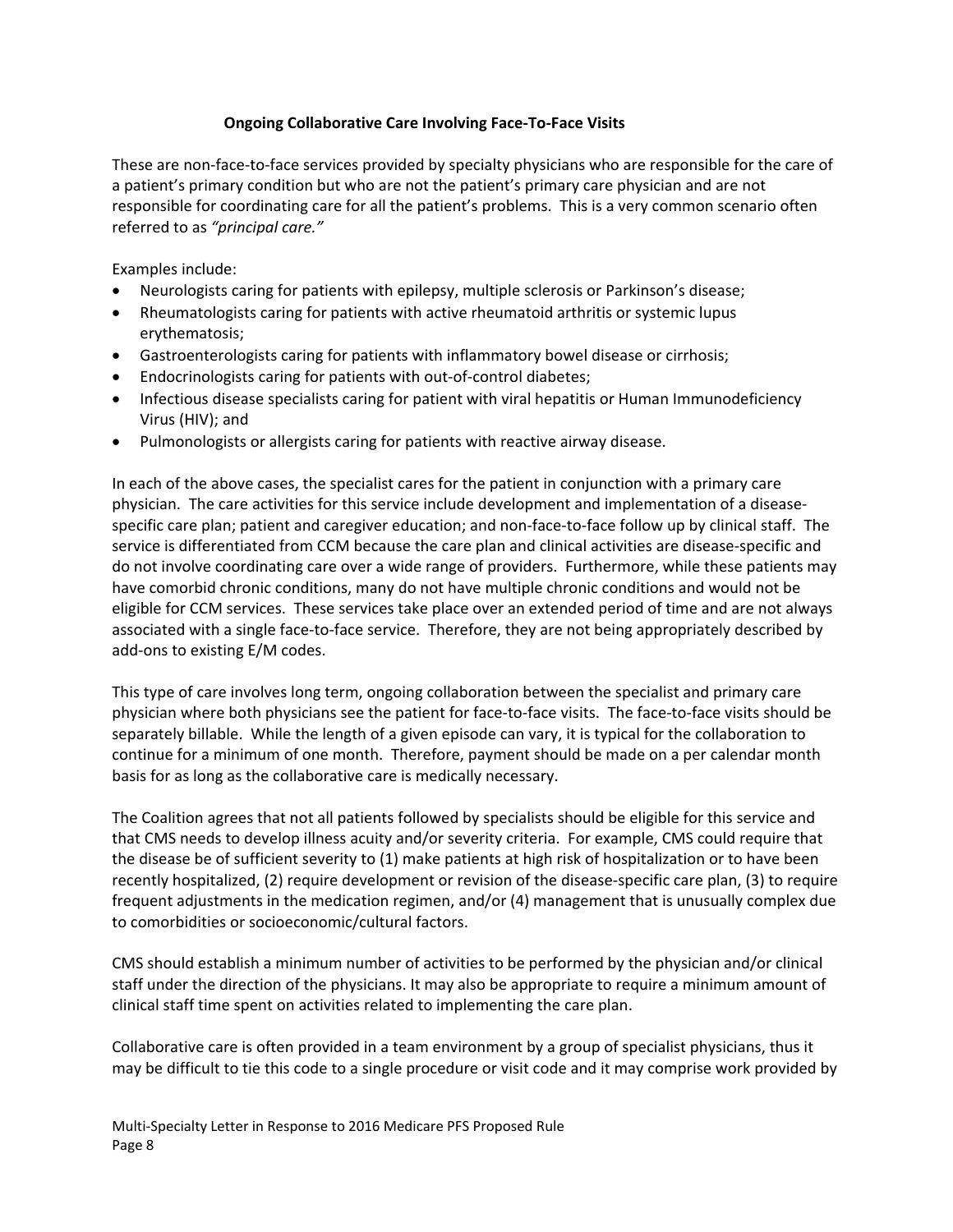several physicians in a group over time. Therefore, it would be inappropriate to make this an add‐on code.

The primary care physician would be expected to bill for CCM, if all the CCM requirements are met, and not for collaborative care; however, there should be no requirement for the primary care physicians to bill CCM in the same month for the specialist to be able to report collaborative care. For example, it may not be medically necessary for the PCP to perform CCM or the PCP may not meet the practice requirements.

Lastly, while levels of service eventually may be necessary, the Coalition believes that CMS should begin implementation of this concept by targeting payment to the sickest Medicare patients who will derive the most benefit from collaborative care. Examples of such patients include those at high risk for hospitalization due to decompensating heart failure or cirrhosis or poorly controlled reactive or obstructive pulmonary disease. CMS should also consider targeting payment to caring for Medicare patients who have a poor prognosis due to socioeconomic or cultural factors that may affect the course of their disease.

#### **Interprofessional Consultations Without a Face‐to‐Face Visit**

These consultations are less frequent than the ongoing collaborative care described above but are also an important service for which separate payment is not made by Medicare. Several time-based CPT codes exist to describe these services: 99446‐99449 with the descriptor, *Interprofessional telephone/Internet assessment and management service provided by a consultative physician including a verbal and written report to the patient's treating/requesting physician or other qualified health care professional.*

We recognize that several payment policy issues exist which make these codes, as currently described, problematic. These include beneficiary cost-sharing liability and the potential for abuse in the absence of patient eligibility criteria related to disease severity and acuity.

In this context, we note that Medicare does make payment for pathology consultation services under CPT codes 88321, 88323 and 88325. These codes are used with codes for surgical pathology procedures and are strictly for outside, non‐face‐to‐face consult cases.

The CPT manual descriptors are as follows:

88321‐‐ *Consultation and report on referred slides prepared elsewhere.*

88323 ‐‐ *Consultation and report on referred material requiring preparation of slides.*

88325 ‐‐ *Consultation, comprehensive, with review of records and specimens, with report on referred material.*

These codes all involve non‐face‐to‐face services that require review of medical records, pathology specimens, and production of a written report. As opposed to the surgical pathology codes 88300‐ 88309 where the unit of service is the specimen, for codes 88321‐88325 the unit of service is the case (slides, medical records, referring pathology report, etc.). Importantly, the beneficiary liability issues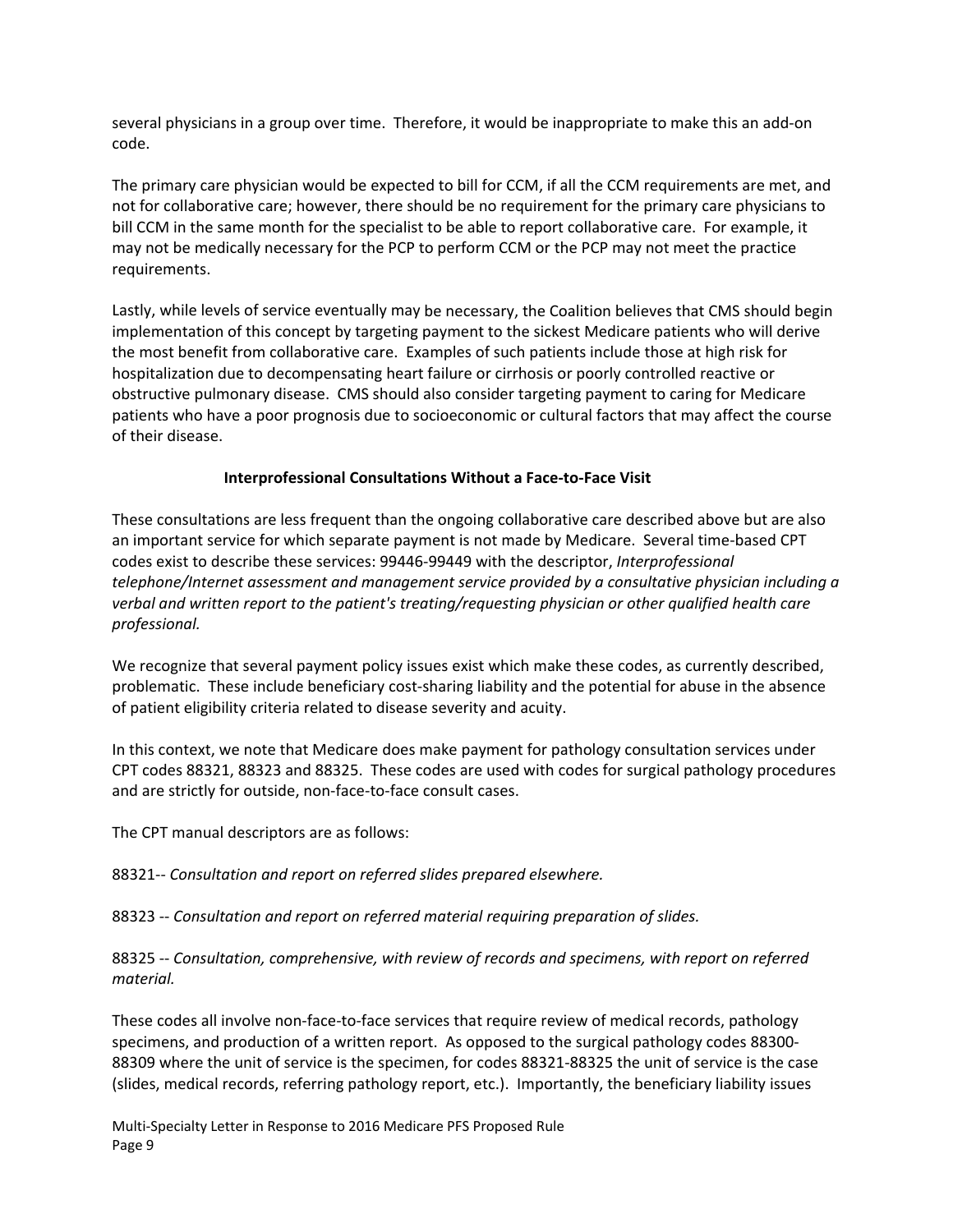appear not to be problematic and importantly, these codes are based on complexity, not time. That said, the relationship between a pathologist and a surgeon is different than the interactions between a surgeon and an internal medicine subspecialist which are more likely to be ongoing and involve a number of non‐face‐to‐face consultations over time.

An example of non-face-to-face consultative services is the tumor board. Tumor boards are wellestablished formal conferences among specialists who provide one-time or intermittent input on a case where one or more of the participants does not see the patient face-to-face. In the case of tumor boards, the specialists may include oncologists, radiologists, pathologists, surgeons, and others involved in managing the malignancy and comorbid (but non‐cancerous) chronic conditions. Tumor boards may occur in person, by conference call, real-time interactive video and audio or a combination of the above.

These consultations are different from team conferences in that all participants in team conferences, as defined by CPT, see the patient face‐to‐face and the purpose is to review on‐going care and to evaluate the patient's condition against the previously established care plan or to create a care plan. The consultations described in our recommendation are non‐face‐to‐face and are performed by specialists in order to provide advice for the purpose of establishing a treatment plan or revising a treatment plan when the patient has failed therapy.

The Coalition believes that the value of these consultations lies in the complexity of the medical decision making ‐ not the time required (e.g., to review medical records) or the location of the service (e.g., the consultation could be provided from the consultants home after reviewing records electronically).

Therefore, the Coalition believes that the existing CPT codes 99446‐99449 do not adequately describe these consultations and may need to be replaced or revised. We intend to continue reviewing these issues and would be pleased to work with CMS to develop codes for these important services in time for the CY 2017 proposed rule.

# **Multidisciplinary Clinic**

Over the last several years a new model of providing care to patients with complex chronic conditions has emerged. This model is called the "Multidisciplinary Clinic," which requires the ongoing, simultaneous, involvement of two or more physicians from different specialties. In this care model, physicians from different specialties see patients simultaneously and share the history‐taking, physical examination and medical decision‐making. An example is a musculoskeletal clinic where rheumatologists, orthopedists and physiatrists see patients together and where clinical staff with specialized training in the care of complex patients are involved.

The Coalition understands that many physicians are using E/M codes to describe services provided during these visits. We intend to continue reviewing the reporting of services in these clinics to determine whether there are situations where current E/M coding would not adequately or accurately describe the services provided and will make recommendations to CMS if the services that are not E/M can be more accurately described.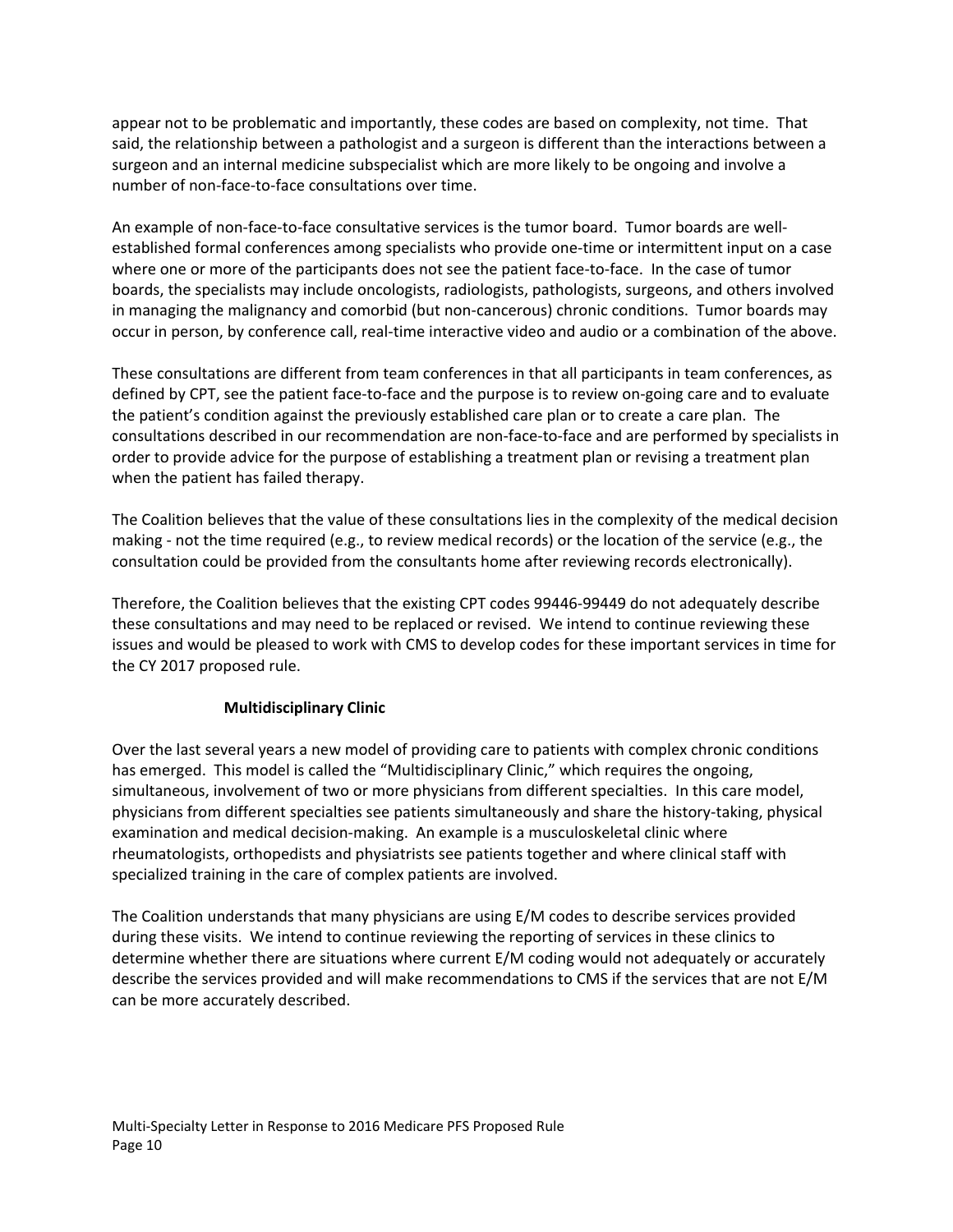#### **2**. **Patients with Acute Illness or on a Course of Chemo‐ or Immunotherapy**

#### **Management of Patients on Chemo‐ or Immunotherapy**

The Coalition recommends that CMS begin making payment for services provided by any physician or practice that is managing patients during a course of chemo or immunotherapy that is medically necessary for treatment of an underlying disease such as cancer, inflammatory bowel disease or rheumatoid arthritis. While this form of therapy has historically been provided by oncologists, the development of disease‐modifying biologics for non‐oncologic illness has required other specialists to administer such treatments.

Management of patients on chemo- or immunotherapy is complex and requires significant clinical staff time to be spent on patient/caregiver education, non-face-to-face follow up between cycles of medication administration, and development and revision of a disease‐specific care plan. The physician work and clinical staff activities involved in this service are different from the work involved in ongoing collaborative care (as described above) and should be recognized by a distinct code with appropriate payment. These differences are due to the nature of the therapy, the lack of involvement of a primary care physician, and differences in disease acuity and severity. Therefore, we agree that collaborative care services cannot be reported at the same time as chemo‐ or immunotherapy management services.

The Coalition would be pleased to work with CMS on development of a code for this important service in time for the CY 2017 rulemaking cycle. Because these services are provided over time in connection with more than one administration service, it would not be appropriate to describe them with an add‐on code. Issues that need to be addressed include the need to differentiate 1) initial and subsequent management services, 2) chemo- from immunotherapy, 3) the duration of the service (e.g., per calendar month, per course of treatment), 4) the appropriate clinical staff mix (e.g., specially trained RNs, pharmacists), and 5) the required clinical staff time and activities.

#### **Non‐Face‐to‐Face Care Provided During an Acute Illness**

The Coalition has identified this service as becoming more and more important as patients increasingly are being cared for at home or other places for acute illnesses that have historically been taken care of in the physician office or hospital. This shift in care is due to a number of factors; the Coalition wishes to focus on two of them: (1) the increasing number of patients who wish to be taken care of at home and who have medically knowledgeable caregivers, and (2) the inability of many patients to come to the physician office (e.g., living in rural areas, inability to obtain transportation, etc.).

Typically , these services are provided by a physician, with clinical staff under the supervision of the physician when necessary, interacting with a patient or caregiver and other professionals to monitor and revise care for an acute illness that places the patient at high risk for hospitalization. Services may be provided over the phone, by email or by real-time interactive video and audio and may include review of biometric monitoring. Examples include caring for patients with pyelonephritis, pneumonia, heart failure, and inflammatory bowel disease or autoimmune disease.

While these services may be provided after a face-to-face visit that is separately reportable, in many cases no face‐to‐face visit occurs (e.g., a visiting nurse discovers an infection during a routine visit and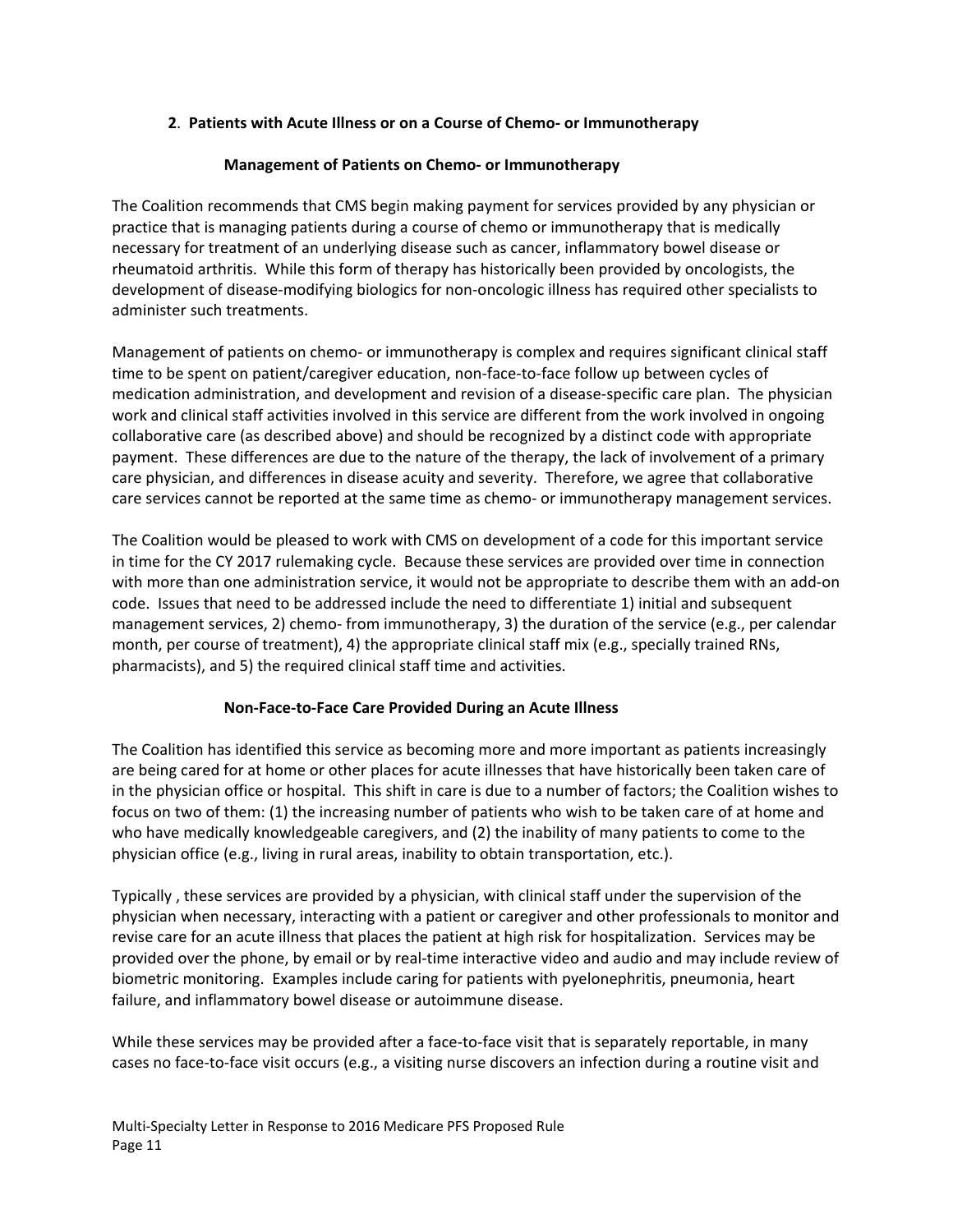contacts the patient's primary care doctor to initiate treatment). Therefore, the performance of a face‐ to-face visit should not be required in order to report this service.

The Coalition agrees that only a single practice would report this service for an episode of care and due to the likelihood that no face‐to‐face service is provided and the potential involvement of two or more physicians in the group being involved in the care, it would be inappropriate to make this service an add‐ on to existing E/M services.

The physician work of these services is different from collaborative or chronic care services because only one physician or practice is involved in the care and the focus is on treating an acute illness over a shorter period of time; furthermore, this service would rarely, if ever, involve creation or revision of a care plan and there may not be the need to coordinate care among different providers.

Importantly, and consistent with the guidelines we recommended, this work goes well beyond the pre‐ and post‐service work of any face‐to‐face visit that may occur during the acute illness. That said, we recognize the need to develop disease acuity and severity criteria, and to define minimum time and activity requirements for physician or clinical staff. These services are usually provided over 7‐14 days and should include all non-face-to-face care furnished over that period. CCM and collaborative care should not be reported if performed during the time acute care services are provided.

In addition, these services are distinct from the non-face-to-face prolonged service codes, which are intended to be reported for prolonged pre‐ or post‐ service review of medical records or other data directly related to a face‐to‐face visit. The prolonged service codes are not intended to describe provision of care by a medical practice over 7‐14 days to acutely ill patients.

The Coalition believes that two different codes are needed, 1) for patients living in a non‐facility setting such as their home or an assisted living facility and 2) for patients in skilled nursing and other facilities that employ clinical staff to support the provision of these services. The practice expense inputs for the two settings of care differ, hence the need for two codes.

# **3. Interactive Complexity**

The Coalition recommends that CMS establish a code for non‐psychiatric interactive complexity. The Coalition reviewed CPT code 90785 *(interactive complexity, list separately in addition to the code for primary procedures)* that is reported by psychiatrists. The Coalition believes that CMS should establish a similar code for non‐psychiatrists because many of the same complex communication and interaction issues arise in patients with non‐psychiatric diseases.

The CPT code descriptor for 90785 includes the following:

*"With interactive complexity" may be reported when one or more of the following is present:* 

*1. The need to manage maladaptive communication… among participants that complicates delivery of care.*

*2. Caregiver emotions or behavior that interferes with the caregiver's understanding and ability to assist in the implementation of the treatment plan.*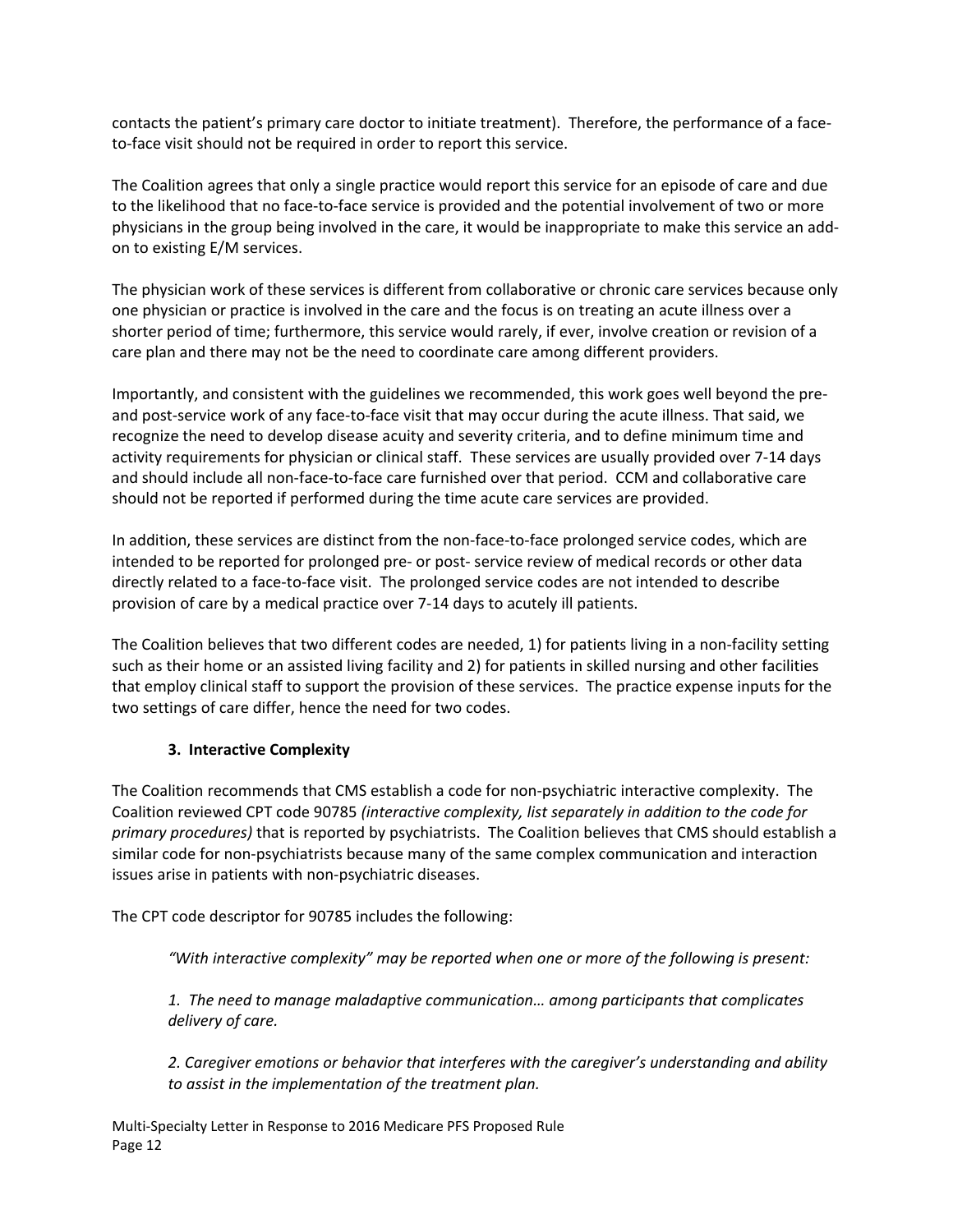*3. Evidence or disclosure of a sentinel event and mandated report to third party (e.g. abuse or neglect with repot to state agency) with initiation of discussion of the sentinel event and / or report with patient and other visit participants.*

*4. Use of play equipment, other physical devices, interpreter, or translator to communication with the patient to overcome barriers between the physician or other qualified healthcare professional and a patient who:*

- *Is not fluent in the same language… or*
- *Has not developed, or has lost, either the expressive language communication skills to explain his or her symptoms and response to treatment, or the receptive communication skills to understand the physician or other qualified health care professional if he or she were to use typical language for communication.*

A similar code for non‐psychiatric cognitive specialties could reflect the added intensity of services provided to patients with communication difficulties that result in highly complex interactions and discussions between physicians and caregivers about the patient's medical condition.

The Coalition believes that the issues faced by non‐psychiatrists are different from 90785 and require other types of physician work. For example, patients with dementia are unreliable historians and significant time must be spent obtaining the patient history and functional status information from caregivers who may be naïve about the patient's medical problems and medically unsophisticated. These interactions require significant time and are more intense than the typical patient visit.

That said, the time required to provide these services is not typically long enough to allow reporting of the prolonged face‐to‐face services code(s). Creating a code for interactive complexity would allow physicians to report unusually intense and prolonged E/M services where the physician work is well beyond that of the typical E/M but the time is insufficient to report the prolonged services codes.

The need for this code notwithstanding, the Coalition recognizes there are a number of patient/caregiver, medical severity/acuity and other eligibility requirements that need to be addressed before such a code could be established. The Coalition will continue to review these issues and intends to submit a coding proposal to the CPT Editorial Panel for this add‐on service.

# **4. Medication Management and Genetic Counseling Services**

The Coalition believes that CMS should explore opportunities to apply its regulatory discretion to pay for medication therapy management and genetic counseling services when they are provided incident to the service of a physician. We recommend that CMS pay separately for the following existing CPT codes and services:

99605 ‐ 99607: *Medication therapy management services provided by a pharmacist, individual, face‐to‐ face with patient, with assessment and intervention if provided…and*

96040: *medical genetics and genetic counseling services, each 30 minutes face‐to‐face with patient / family*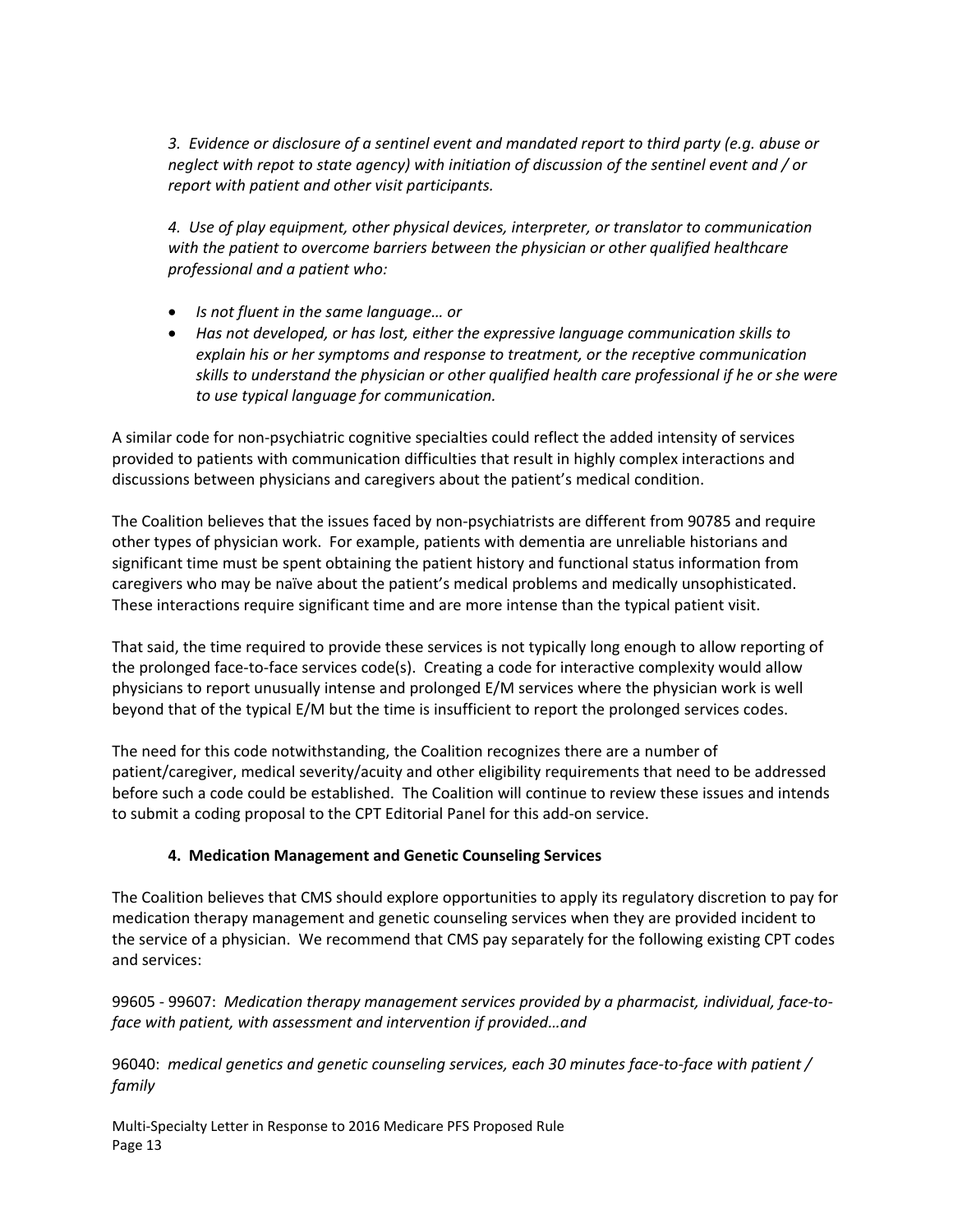The CPT Manual states that medication therapy monitoring is provided to optimize the response to medications or to manage treatment‐related medication interactions or complications and include the following documented elements:

- Review of the pertinent patient history
- Medication profile (prescription and non-prescription)
- Recommendations for improving health outcomes and treatment compliance.

The manual also states that these codes are not to be used to describe the provision of product‐specific information at the point of dispensing or any other routine dispensing-related activities.

The CPT manual says that genetic counseling services are provided by trained genetic counselors ‐ not physicians ‐ and may include:

- Obtaining a structured family genetic history
- Pedigree construction
- Analysis for genetic risk assessment
- Counseling of the patient and family.

The manual also states that these activities may include review of medical data and family information, face-to-face interviews, and counseling services.

We note that while medication therapy management services are part of Medicare Part D already, there are no practice expense inputs for these services under Part B. The services of genetic counselors are not separately paid but are becoming increasingly important to the delivery of personalized diagnostics and therapeutics. We recognize the inherent difficulty of recognizing these non‐physician health care professionals absent legislative action, but recommend that CMS explore the possibility of paying for these services when they are provided incident to a physician's service and by using the Center for Medicare and Medicaid Innovation's demonstration authority to do so.

#### **C. Collaborative Care Models for Beneficiaries with Common Behavioral Health Conditions**

CMS solicits recommendations for establishing payment for a specific, evidence‐based model of collaborative care for behavioral health conditions. The Coalition supports the comments made by the American Psychiatric Association to this proposed rule.

The Collaborative Care Model (CoCM) is a team approach that gives patients seen in primary care settings access to behavioral health care that is effective both clinically and economically. In this approach, primary care providers treating patients with common behavioral health problems are supported by a behavioral health care manager and a psychiatric consultant who help implement effective, evidence‐based treatment for common behavioral health problems in the primary care setting.

The Collaborative Care Model includes these three basic elements:

1. Care management and treatment specific to the patient's behavioral health condition;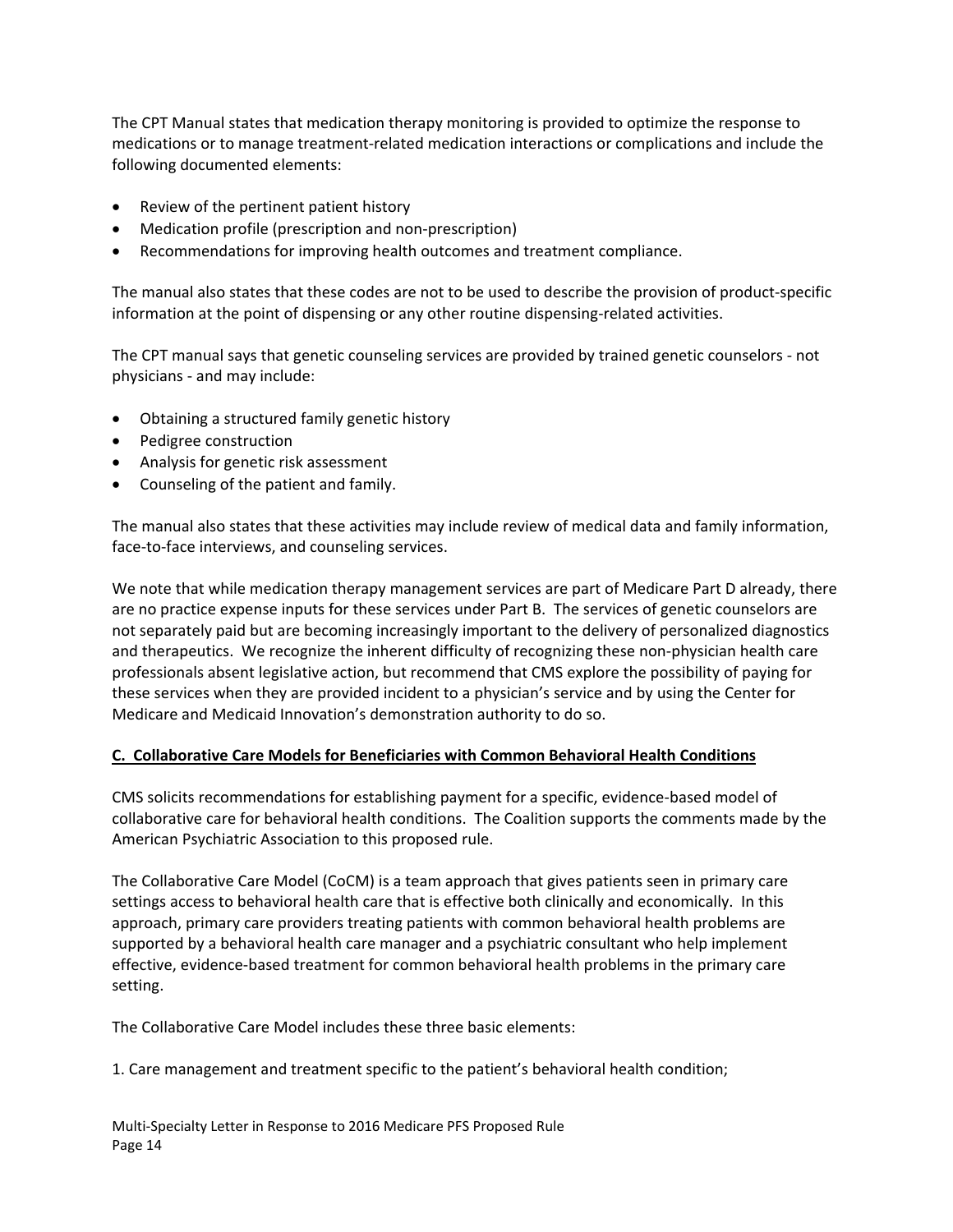2. Regular, proactive outcome monitoring and treatment to target using validated clinical rating scales; and

3. Regular, systematic psychiatric reviews of the entire caseload and consultation for patients who do not show clinical improvement.

In discussing the coding proposition for this model, it is essential to recognize that the CoCM is a population‐based model of care for a category of health conditions and that it has defined protocols. It is this specific model that has been thoroughly evaluated and has a published evidence base.

The Coalition believes that the work of all three practitioners needs to be accurately described and reimbursed. There are two key issues to be addressed: (1) should this work be paid using a single code or different codes? and (2) because the services provided by the psychiatrist include population management as well as individual patient care, how can payment reflect the work associated with population management be billed if it is not tied to individual patient care?

Additional issues to consider include: ensuring no overlap of services between CoCM and existing E/M services; qualifications of the care providers; minimum time requirements and care activities that need to be documented for billing; differentiation of these services from CCM services; and the need for beneficiary awareness and consent.

While the Coalition is not prepared at this time to make specific recommendations with regard to this proposal, we believe that these issues can be resolved with additional time and consideration, and look forward to working with CMS to establish appropriate coding and payment policy for this important and valuable service.

# **D. Recommendations for Recognizing Existing CPT Codes for Which Separate Payment is Not Being Made Under the MPFS**

The Coalition recommends that CMS recognize certain existing codes as part of its initiative to improve payment for care coordination. The Coalition believes that the following codes can be implemented with minimal additional payment policy because the CPT language and descriptors are clear and provide adequate guidance for accurate reporting of these services.

# **CPT Codes 99358 and 99359 ‐ Prolonged Service Without Direct Patient Contact.**

**T**hese codes describe significant additional non‐face‐to‐face work performed by the physician in the review of medical records and other clinical information. These services are needed to care for patients with chronic illnesses that are complex and/or patients who are severely ill and have multiple comorbid conditions.

The most common use of these codes is to review extensive medical records, such as before or after a patient's office visit, or upon a patient's admission to or discharge from a facility. They are also used when it is necessary to review extensive diagnostic information and consult with other physicians such as radiologists and pathologists.

Importantly, while related to a face‐to‐face E/M visit, the time spent on this service may be on a different date than the E/M. The physician work and time clearly goes beyond the pre‐ and post‐service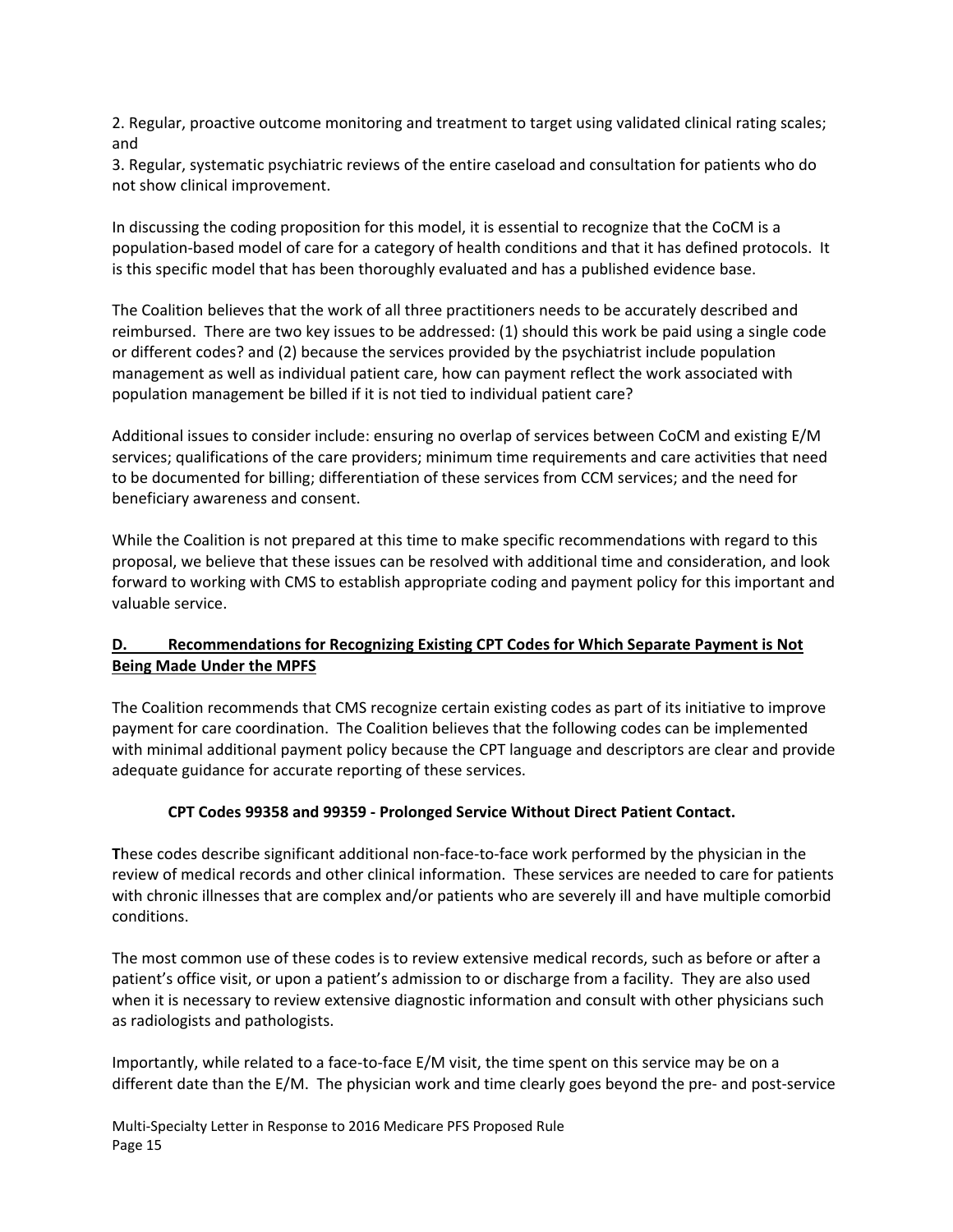physician work and time of any face‐to‐face E/M visit. The CPT instructions for use of these codes and the time requirements are clear and well understood by the physician community. These codes have been valued by the RUC and we recommend that CMS recognize these codes for separate payment, recognize the CPT instructions for use, and adopt the RUC recommendations when assigning RVUs. Notably, these codes represent stand‐alone services and are not appropriate for add‐ons to existing E/M codes.

# **CPT Codes 98960, 98961 and 98962, Education and Training for Patient Self‐Management.**

Due to the ever larger number of patients with multiple chronic conditions and/or who require the assistance of caregivers, it is becoming increasingly important for clinical staff under the supervision of the physician to train patients and caregivers to manage chronic illnesses at home. This is especially true for patients on multiple medications who must be educated about medication interactions, adverse events and the effect of diet and lifestyle on their conditions and medications.

For example, patients with dementia, and their caregivers, must be educated as to safety and functional status issues as the patient's cognitive function declines over time. While some of this education is performed over the phone by clinical staff and can be reported using CPT Code 99490, the CCM code, in many cases the education occurs during or immediately following a face-to-face visit when the treatment plan has been initiated and/or revised and the changes are fresh in the patient's mind. Face‐ to-face patient and caregiver education on the same date as an E/M service cannot be reported using 99490, the CCM code.

CPT Codes 98960‐98962 are used to report education and training performed by clinical staff ‐ not physicians. The education for self‐management codes are well understood by the medical community. The CPT instructions for these codes are clear and well understood and they have been valued by the RUC. The type of education we believe should be reimbursed separately goes well beyond any staff education provided as part of an E/M service (e.g., education reportable under CPT code 99211). In addition, this service may be performed on a day where no other E/M is provided so it is not appropriately described using an add‐on to an E/M code.

#### \*\*\*\*\*\*\*\*\*\*\*\*\*\*\*\*\*\*\*

We thank CMS for the opportunity to comment on this proposed rule. Please call Alanna Goldstein at the American Geriatrics Society at 212‐308‐1414 or Paul Rudolf at Arnold & Porter at 202‐942‐6426 if you have any questions about these comments.

Signed:

- Advocacy Council of the American College of Allergy, Asthma and Immunology
- AMDA ‐ The Society for Post Acute and Long Term Care Medicine
- American Academy of Allergy, Asthma, and Immunology
- American Academy of Home Care Medicine
- American Academy of Hospice and Palliative Medicine
- American Academy of Neurology
- American College of Allergy, Asthma and Immunology